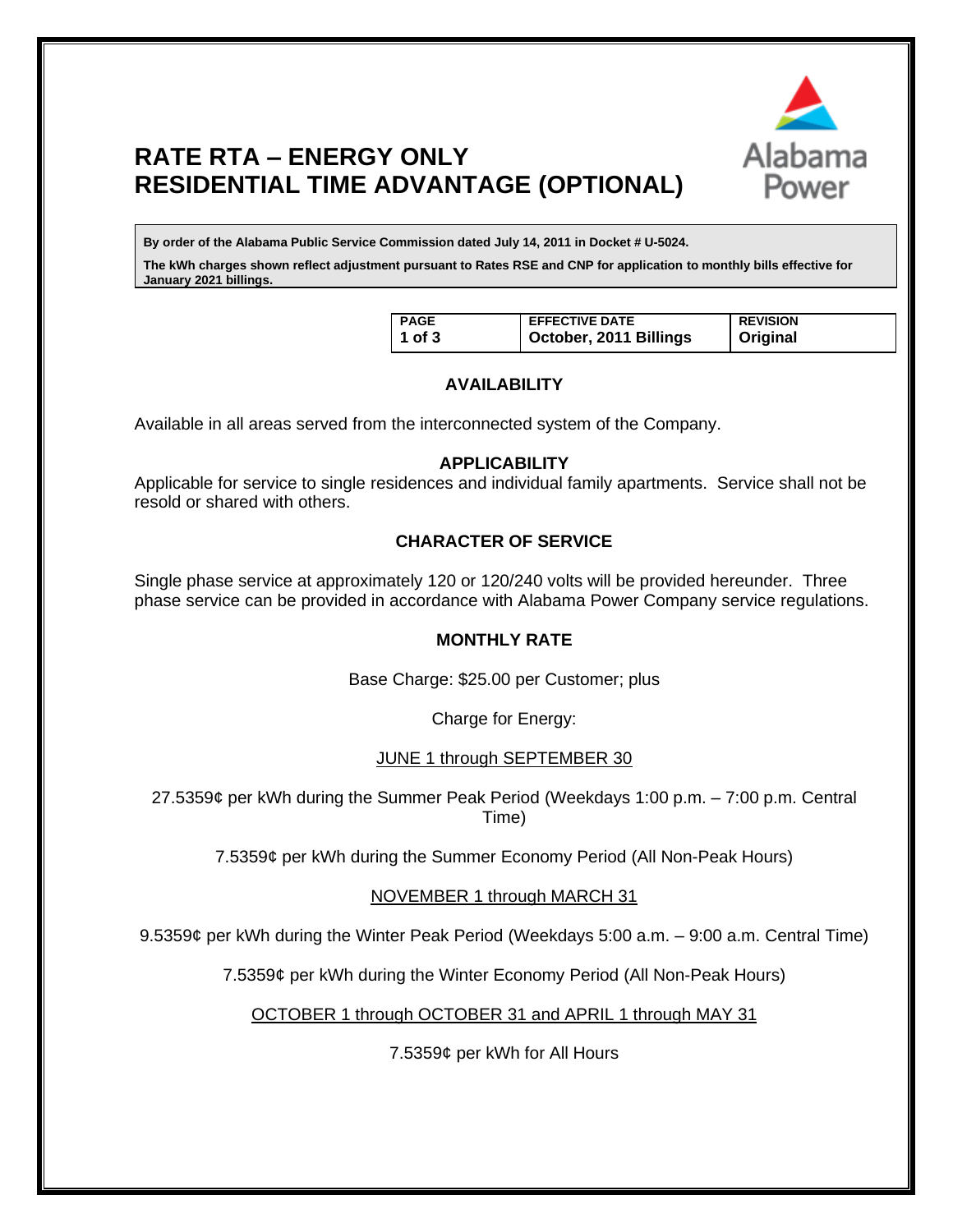

# **RATE RTA – ENERGY ONLY RESIDENTIAL TIME ADVANTAGE (OPTIONAL)**

**By order of the Alabama Public Service Commission dated July 14, 2011 in Docket # U-5024.**

**The kWh charges shown reflect adjustment pursuant to Rates RSE and CNP for application to monthly bills effective for January 2021 billings.**

| PAGE           | <b>EFFECTIVE DATE</b>  | <b>REVISION</b> |
|----------------|------------------------|-----------------|
| $\vert$ 2 of 3 | October, 2011 Billings | Original        |

For the purpose of this rate, all hours on the following holidays are considered Non-Peak Hours: New Year's Day, Independence Day, Labor Day, Thanksgiving Day, Christmas Day. When any of the foregoing holidays fall on Sunday, the Monday following shall be treated as the holiday.

## **MINIMUM BILL**

No monthly bill will be rendered for less than the Base Charge plus applicable provisions of Rate T (Tax Adjustment).

# **PAYMENT**

Bills for service rendered hereunder are payable within ten (10) days from the due date and if not paid within such period become delinquent and subject to charges as set forth in the Company's Rules and Regulations.

## **TERM OF CONTRACT**

Service hereunder shall be for a twelve (12) month term, which for purposes of Rate RTA – Energy Only, means a period of twelve (12) monthly billing cycles. Service under this rate shall continue thereafter unless the Customer notifies the Company prior to the expiration of the current contract period; however, withdrawal from the rate is permitted at any time, subject to the applicable requirements of Alabama Power Company's Rules and Regulations for Electric Service. If a Customer withdraws from the rate prior to the end of the twelve (12) month contract period and if the amount of electricity actually used results in a billing amount under Rate FD that is greater than the amount for which the Customer has been billed under Rate RTA – Energy Only, then the Customer must pay the difference.

## **ENERGY COST RECOVERY**

The amount calculated at the above rate will be increased under the provisions of the Company's Rate ECR (Energy Cost Recovery) by applying the effective Energy Cost Recovery Factor.

## **RATE STABILIZATION AND EQUALIZATION**

Rate RSE (Rate Stabilization and Equalization Factor) is incorporated in this rate and will be applied to adjust (increase or decrease) kWh charges calculated hereunder.